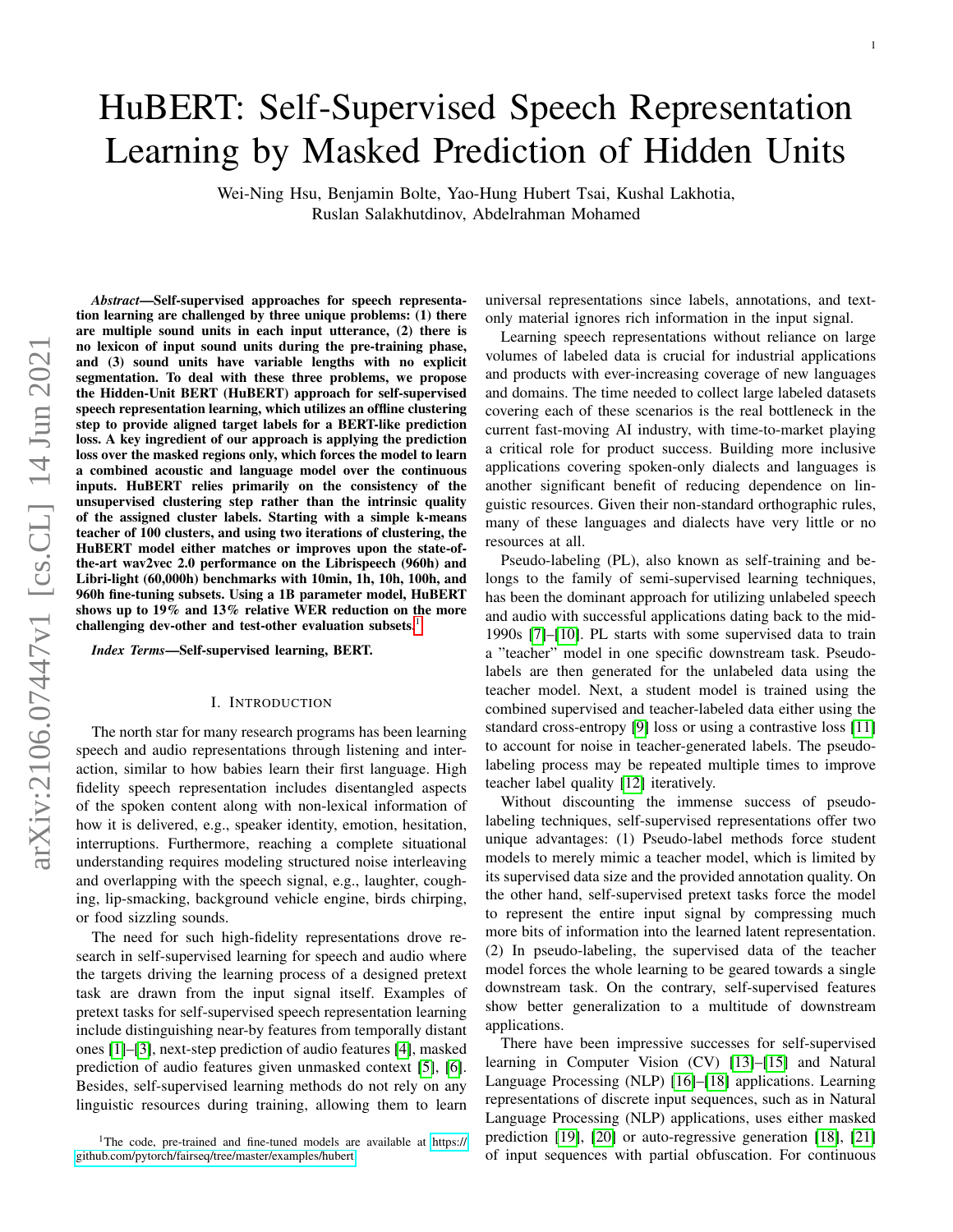inputs, such as in Computer Vision (CV) applications, representations are often learned through instance classification, in which each image and its augmentations are treated as a single output class to be pulled together [\[14\]](#page-8-17), [\[15\]](#page-8-11) or contrasted against other negative samples [\[22\]](#page-8-18).

Speech signals differ from text and images in that they are *continuous-valued sequences*. Self-supervised learning for the speech recognition domain faces unique challenges from those in CV and NLP. Firstly, the presence of multiple sounds in each input utterance breaks the instance classification assumption used in many CV pre-training approaches. Secondly, during pre-training, there is no prior lexicon of discrete sound units available, as in NLP applications in which words or word pieces are used, hindering the use of predictive losses. Lastly, the boundaries between sound units are not known, which complicates masked prediction pre-training.

In this paper, we introduce Hidden unit BERT (HuBERT) that benefits from an offline clustering step to generate noisy labels for a BERT-like per-training. Concretely, a BERT model consumes masked continuous speech features to predict predetermined cluster assignments. The predictive loss is only applied over the masked regions, forcing the model to learn good high-level representations of unmasked inputs to infer the targets of masked ones correctly. Intuitively, the HuBERT model is forced to learn both acoustic and language models from continuous inputs. First, the model needs to model unmasked inputs into meaningful continuous latent representations, which maps to the classical acoustic modeling problem. Second, to reduce the prediction error, the model needs to capture the long-range temporal relations between learned representations. One crucial insight motivating this work is the importance of consistency of the targets, not just their correctness, which enables the model to focus on modeling the sequential structure of input data. Our approach draws inspiration from the DeepCluster method for self-supervised visual learning [\[23\]](#page-8-19); however, HuBERT benefits from the masked prediction loss over speech sequences to represent their sequential structure.

When the HuBERT model is pre-trained on either the standard Librispeech 960h [\[24\]](#page-8-20) or the Libri-Light 60k hours [\[25\]](#page-8-21), it either matches or improves upon the state-of-theart wav2vec 2.0 [\[6\]](#page-8-4) performance on all fine-tuning subsets of 10mins, 1h, 10h, 100h, and 960h. We present systematic results on three model sizes pre-trained with HuBERT: BASE (90M parameters), LARGE (300M), and X-LARGE (1B). The X-LARGE model shows up to 19% and 13% relative WER improvement from LARGE models on dev-other and test-other evaluation subsets when pre-trained on the Libri-Light 60k hours.

# II. METHOD

#### *A. Learning the Hidden Units for HuBERT*

An acoustic model trained on text and speech pairs provides pseudo-phonetic labels for each frame via forced alignment in semi-supervised learning. On the contrary, the self-supervised representation learning setup has access to speech-only data. Nevertheless, simple discrete latent variable models such as k-means and Gaussian mixture models (GMMs) infer hidden units that exhibit non-trivial correlation with the underlying acoustic units [\[26\]](#page-8-22) (see also Table [V\)](#page-7-0). More advanced systems can achieve better acoustic unit discovery performance using better graphical models [\[27\]](#page-8-23), [\[28\]](#page-8-24) or parameterizes the distributions with more powerful neural network models [\[29\]](#page-8-25)– [\[33\]](#page-8-26).



Fig. 1: The HuBERT approach predicts hidden cluster assignments of the masked frames  $(y_2, y_3, y_4)$  in the figure) generated by one or more iterations of k-means clustering.

Inspired by this, we propose to use acoustic unit discovery models to provide frame-level targets. Let  $X$  denote a speech utterance  $X = [x_1, \dots, x_T]$  of T frames. Discovered hidden units are denoted with  $h(X) = Z = [z_1, \dots, z_T]$ , where  $z_t \in [C]$  is a C-class categorical variable and h is a clustering model, e.g. k-means.

# <span id="page-1-0"></span>*B. Representation Learning via Masked Prediction*

Let  $M \subset [T]$  denote the set of indices to be masked for a length-T sequence X, and  $X = r(X, M)$  denote a corrupted version of X where  $x_t$  is replaced with a mask embedding  $\tilde{x}$ if  $t \in M$ . A masked prediction model f takes as input X and predicts a distribution over the target indeces at each timestep  $p_f(\cdot | \tilde{X}, t)$ . There are two decisions to be made for masked prediction: *how to mask* and *where to apply the prediction loss*.

Regarding the first decision, we adopt the same strategies used in SpanBERT [\[34\]](#page-8-27) and wav2vec 2.0 [\[6\]](#page-8-4) for mask generation, where  $p\%$  of the timesteps are randomly selected as start indices, and spans of l steps are masked. To address the second decision, we denote the cross-entropy loss computed over masked and unmasked timesteps as  $L_m$  and  $L_u$ , respectively.  $L_m$  is defined as:

$$
L_m(f; X, M, Z) = \sum_{t \in M} \log p_f(z_t \mid \tilde{X}, t), \tag{1}
$$

and  $L_u$  is of the same form except that it sums over  $t \notin$ M. The final loss is computed as a weighted sum of the two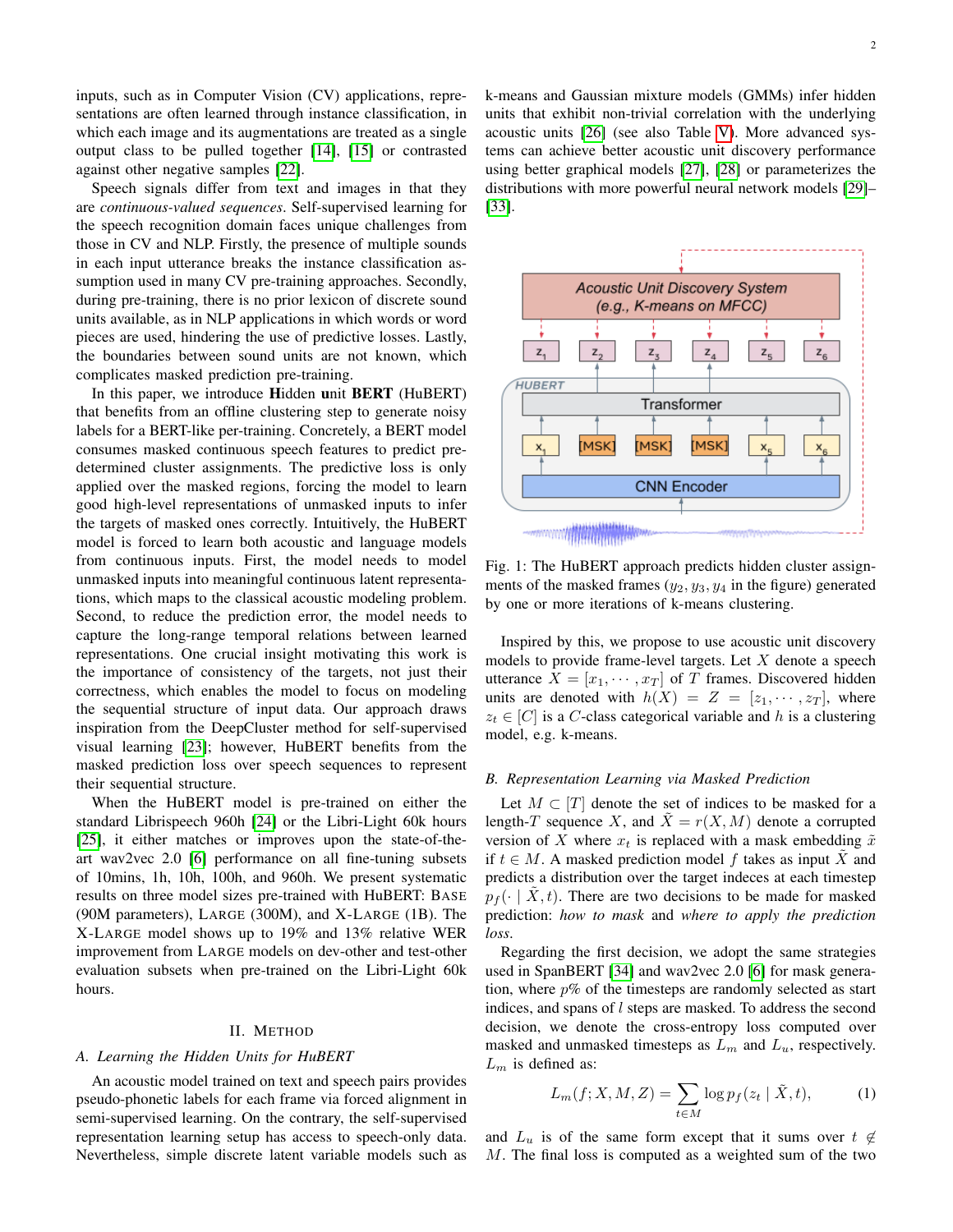terms:  $L = \alpha L_m + (1 - \alpha) L_u$ . In the extreme case when  $\alpha =$ 0, the loss is computed over the unmasked timesteps, which is similar to acoustic modeling in hybrid speech recognition systems [\[35\]](#page-8-28)–[\[38\]](#page-8-29). In our setup, this limits the learning process to mimicking the clustering model.

In the other extreme with  $\alpha = 1$ , the loss is only computed over the masked timesteps where the model has to predict the targets corresponding to the unseen frames from context, analogous to language modeling. It forces the model to learn both the acoustic representation of unmasked segments and the long-range temporal structure of the speech data. We hypothesize that the setup with  $\alpha = 1$  is more resilient to the quality of cluster targets, which is demonstrated in our experiments (see Table [V\)](#page-7-0).

#### *C. Learning with Cluster Ensembles*

A simple idea to improve target quality is to utilize multiple clustering models. While an individual clustering model may perform terribly, cluster ensembles can provide complementary information to facilitate representation learning. For example, an ensemble of k-means models with different codebook sizes can create targets of different granularity, from manner classes (vowel/consonant) to sub-phone states (senones). To extend the proposed framework, let  $Z^{(k)}$  be the target sequences generated by the  $k$ -th clustering model. We can now re-write  $L_m$  as:

$$
L_m(f; X, \{Z^{(k)}\}_k, M) = \sum_{t \in M} \sum_k \log p_f^{(k)}(z_t^{(k)} | \tilde{X}, t), \tag{2}
$$

and similarly for the unmasked loss  $L<sub>u</sub>$ . This is analogous to multi-task learning, but with tasks created by unsupervised clustering.

Additionally, ensembling is intriguing because it can be used alongside product quantization (PQ) [\[39\]](#page-8-30), where a feature space is partitioned into multiple subspaces, and each subspace is quantized separately. PQ allows effective Euclidean distance-based quantization such as k-means for highdimensional features and heterogeneous features whose scale differs significantly between subspaces. In this case, the theoretical size of the target space is the product of all codebooks' sizes.

#### *D. Iterative Refinement of Cluster Assignments*

In addition to using cluster ensembles, another direction for improved representation is *refining* the cluster assignments throughout the learning process. Since we expect a pre-trained model to provide better representations than the raw acoustic feature such as MFCCs, we can create a new generation of clusters by training a discrete latent model over the learned latent representations. The learning process then proceeds with the newly discovered units.

#### *E. Implementation*

Our pre-trained models follows the wav2vec 2.0 architecture [\[6\]](#page-8-4), with a convolutional waveform encoder, a BERT encoder [\[19\]](#page-8-14), a projection layer and a code embedding layer.

We consider HuBERT in three different configurations: BASE, LARGE, and X-LARGE. The fisrt two follow the architectures of wav2vec 2.0 BASE and LARGE closely. The X-LARGE architecture expands the model size to about 1 billion parameters, similar to the size of the Conformer XXL model in [\[40\]](#page-9-0). The waveform encoder is identical for all the three configurations, which is composed of seven 512-channel layers with strides [5,2,2,2,2,2,2] and kernel widths [10,3,3,3,3,2,2]. The BERT encoder consists of many identical transformer blocks, whose parameters along with the parameter of the subsequent projection layer are specified in Table [I.](#page-2-0)

<span id="page-2-0"></span>

|                |                                                                                | <b>BASE</b>                    | LARGE                                              | X-LARGE                       |
|----------------|--------------------------------------------------------------------------------|--------------------------------|----------------------------------------------------|-------------------------------|
| CNN Encoder    | strides<br>kernel width<br>channel                                             |                                | 5, 2, 2, 2, 2, 2, 2<br>10, 3, 3, 3, 3, 2, 2<br>512 |                               |
| Transformer    | layer<br>embedding dim.<br>inner FFN dim.<br>layerdrop prob<br>attention heads | 12<br>768<br>3072<br>0.05<br>8 | 24<br>1024<br>4096<br>0<br>16                      | 48<br>1280<br>5120<br>0<br>16 |
| Projection     | dim.                                                                           | 256                            | 768                                                | 1024                          |
| Num. of Params |                                                                                | 95M                            | 317M                                               | 964M                          |

TABLE I: Model architecture summary for BASE, LARGE, and X-LARGE HuBERT models

The convolutional waveform encoder generates a feature sequence at a 20ms framerate for audio sampled at 16kHz (CNN encoder down-sampling factor is 320x). The audio encoded features are then randomly masked as described in Section [II-B.](#page-1-0) The BERT encoder takes as input the masked sequence and outputs a feature sequence  $[o_1, \cdots, o_T]$ . The distribution over codewords is parameterized with

$$
p_f^{(k)}(c \mid \tilde{X}, t) = \frac{\exp(\text{sim}(A^{(k)}o_t, e_c)/\tau)}{\sum_{c'=1}^{C} \exp(\text{sim}(A^{(k)}o_t, e_{c'})/\tau)},
$$
(3)

where  $A$  is the projection matrix,  $e_c$  is the embedding for codeword c,  $\sin(\cdot, \cdot)$  computes the cosine similarity between two vectors, and  $\tau$  scales the logit, which is set to 0.1. When cluster ensembles are used, one projection matrix  $A^{(k)}$  is applied for each clustering model  $k$ .

After HuBERT pre-training, We use the connectionist temporal classification (CTC) [\[41\]](#page-9-1) loss for ASR fine-tuning of the whole model weights except the convolutional audio encoder, which remains frozen. The projection layer(s) is removed and replaced with a randomly initialized softmax layer. The CTC target vocabulary includes 26 English characters, a space token, an apostrophe, and a special CTC blank symbol.

#### III. RELATED WORK

We discuss recent studies on self-supervised speech representation learning by grouping them by training objective. The earliest line of work learns representations by postulating a generative model for speech with latent variables, which are assumed to capture the relevant phonetic information. Training of these models amounts to likelihood maximization. Different latent structures have been applied to encode the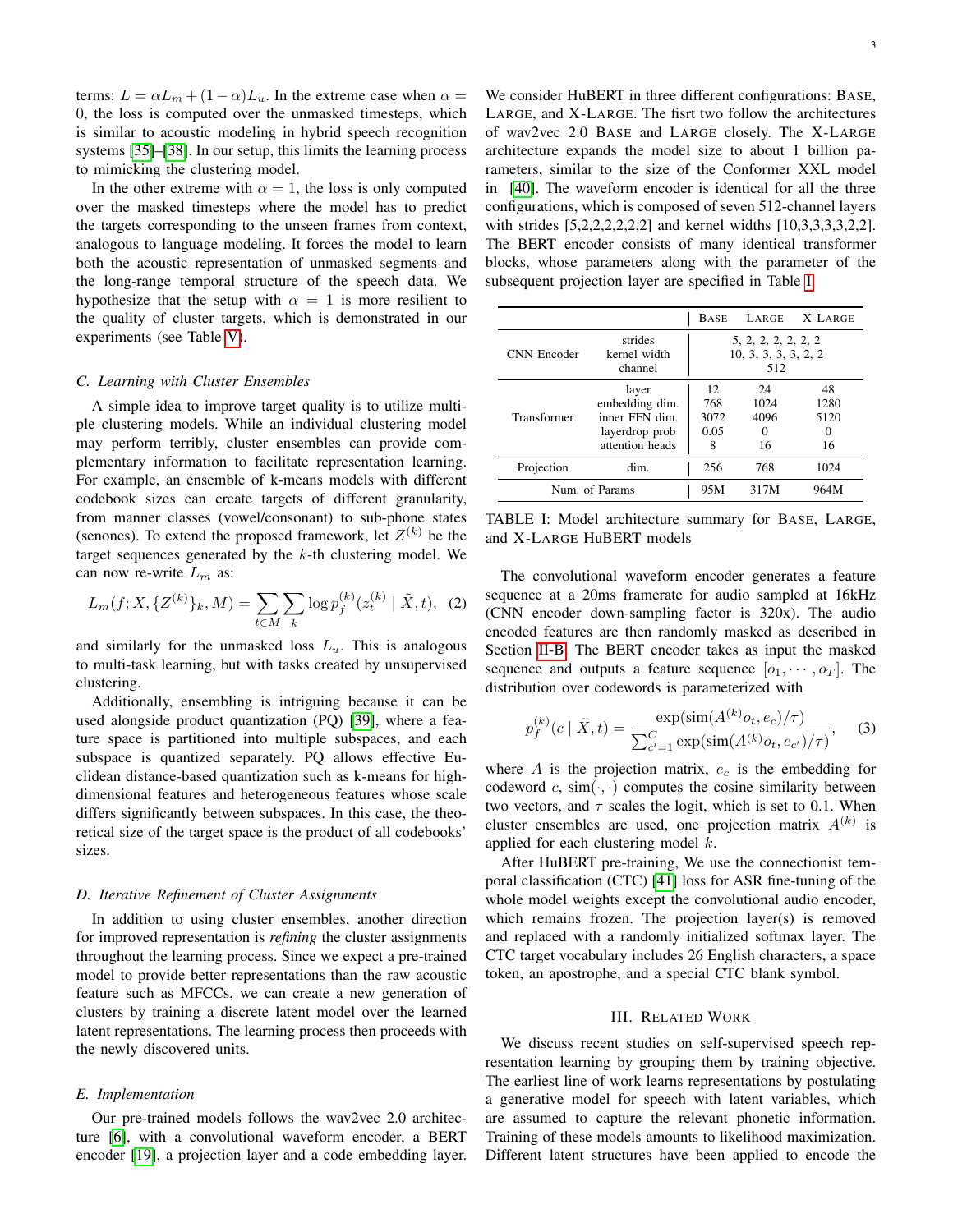prior assumption, such as continuous [\[29\]](#page-8-25), discrete [\[31\]](#page-8-31), [\[42\]](#page-9-2), or sequential [\[28\]](#page-8-24), [\[30\]](#page-8-32), [\[32\]](#page-8-33), [\[33\]](#page-8-26), [\[43\]](#page-9-3).

Prediction-based self-supervised learning has gathered increasing interests recently, where a model is tasked to predict the content of the unseen regions [\[4\]](#page-8-2), [\[44\]](#page-9-4)–[\[50\]](#page-9-5) or to contrast the target unseen frame with randomly sampled ones [\[1\]](#page-8-0)– [\[3\]](#page-8-1), [\[6\]](#page-8-4). Some models combine both the predictive and the contrastive losses [\[5\]](#page-8-3), [\[51\]](#page-9-6). These objectives can usually be interpreted as mutual information maximization [\[52\]](#page-9-7). Other objectives do not belong to these categories, for example, [\[53\]](#page-9-8).

This work is most related to DiscreteBERT [\[51\]](#page-9-6): both HuBERT and DiscreteBERT predict discrete targets of masked regions. However, there are several crucial differences. First, instead of taking quantized units as input, HuBERT takes raw waveforms as input to pass as much information as possible to the transformer layers, which was shown to be important in [\[6\]](#page-8-4). Furthermore, in the experiment section, we show that our model, with simple k-means targets, can achieve better performance than DiscreteBERT that uses vq-wav2vec [\[5\]](#page-8-3) learned units. Second, we also present many techniques to improve teacher quality instead of using a single fixed teacher as done in DiscreteBERT.

HuBERT is also related to wav2vec 2.0 [\[6\]](#page-8-4). However, the latter employs a contrastive loss that requires careful design of where to sample negative frames from, an auxiliary diversity loss to encourage the discrete unit usage, and demands a proper Gumbel-softmax temperature annealing schedule. In addition, it only explores quantizing the waveform encoder output, which may not be the best feature for quantization due to the limited capacity of the convolutional encoder, as suggested by our ablation studies in Figure [2.](#page-6-0) Concretely, our proposed method adopts a more direct predictive loss by separating the acoustic unit discovery step from the masked prediction representation learning phase and achieves the stateof-the-art results that match or outperform wav2vec 2.0 on different fine-tuning scales.

Finally, the idea of iterative refinement target labels is similar to iterative pseudo labeling for semi-supervised ASR [\[12\]](#page-8-9), [\[54\]](#page-9-9), which leverages an improving student model to generate better pseudo-labels for the next iteration of training. The HuBERT approach can be seen as extending this method to the self-supervised setup with a masked prediction loss.

#### IV. EXPERIMENTAL DETAILS

<span id="page-3-0"></span>*A. Data*

For unsupervised pre-training, we use the full 960 hours of LibriSpeech audio [\[24\]](#page-8-20) or 60,000 hours of Libri-light [\[25\]](#page-8-21) audio, both of which are derived from the LibriVox project that contains English recordings of copyright-free audiobooks by volunteers from the Internet. For supervised fine-tuning, five different partitions are considered: Libri-light 10-minute, 1-hour, 10 hour splits and LibriSpeech 100-hour (train-clean-100) and 960-hour (train-clean-100, train-clean-360, train-other-500 combined) splits. The three Libri-light splits are subsets of the the LibriSpeech training split, and each of them contain half of the audio from train-clean-\* and the other from train-other-500.

# *B. Unsupervised Unit Discovery*

To demonstrate the effectiveness of the proposed method on utilizing low-quality cluster assignments, we consider the k-means algorithm [\[55\]](#page-9-10) for acoustic unit discovery by default. It is one of the most naive unit discovery models that can be treated as modeling an isotropic Gaussian with the same scalar variance for each acoustic unit. To generate labels for the first iteration HuBERT training over the 960 hour LibriSpeech training set, we run k-means clustering with 100 clusters on 39-dimensional MFCC features, which are 13 coefficients with the first and the second-order derivatives.

To generate better targets for the subsequent iterations, we run k-means clustering with 500 clusters on the latent features extracted from the HuBERT model pre-trained in the previous iteration (not fine-tuned) at some intermediate transformer layer. Since the feature dimension at the transformer output is much higher than the MFCC features (768-D for HuBERT BASE), we cannot afford to load the entire 960 hour training split to the memory. So instead, we randomly sample 10% of the data for fitting the k-means model.

The MiniBatchKMeans algorithm implemented in the scikit-learn [\[56\]](#page-9-11) package is used for clustering, which fits a mini-batch of samples at a time.<sup>[2](#page-0-0)</sup> We set the mini-batch size to be 10,000 frames. k-means++ [\[57\]](#page-9-12) with 20 random starts is used for better initialization.

# <span id="page-3-1"></span>*C. Pre-Training*

We train the BASE model for two iterations on the 960 hours of LibriSpeech audio on 32 GPUs, with a batch size of at most 87.5 seconds of audio per GPU. The first iteration is trained for 250k steps, while the second iteration is trained for 400k steps using labels generated by clustering the 6-th transformer layer output of the first iteration model. Training for 100k steps takes about 9.5 hours.

Next we train HuBERT LARGE and X-LARGE for one iteration on 60,000 hours of Libri-light audio on 128 and 256 GPUs, respectively, for 400k steps. The batch sizes are reduced to 56.25 and 22.5 seconds of audio per GPU due to memory constraints. Instead of restarting the iterative process from clustering MFCC features, we extract features from the 9 th transformer layer of the second iteration BASE HuBERT for clustering and use those labels for training these two models. Hence, these two models can also be seen as the third iteration models.

For all HuBERT configurations, mask span is set to  $l =$ 10, and  $p = 8\%$  of the waveform encoder output frames are randomly selected as mask start if not otherwise mentioned. Adam [\[58\]](#page-9-13) optimizer is used with  $\beta = (0.9, 0.98)$ , and the learning rate ramps up linearly from 0 to the peak learning rate for the first 8% of the training steps, and then decays linearly back to zero. The peak learning rates are 5e-4/1.5e-3/3e-3 for BASE/LARGE/X-LARGE models.

# *D. Supervised Fine-Tuning and Decoding*

We fine-tune each model on 8 GPUs on the labeled splits described in Section [IV-A.](#page-3-0) The batch sizes per GPU are at

<sup>&</sup>lt;sup>2</sup>It still requires loading the entire dataset to the memory first.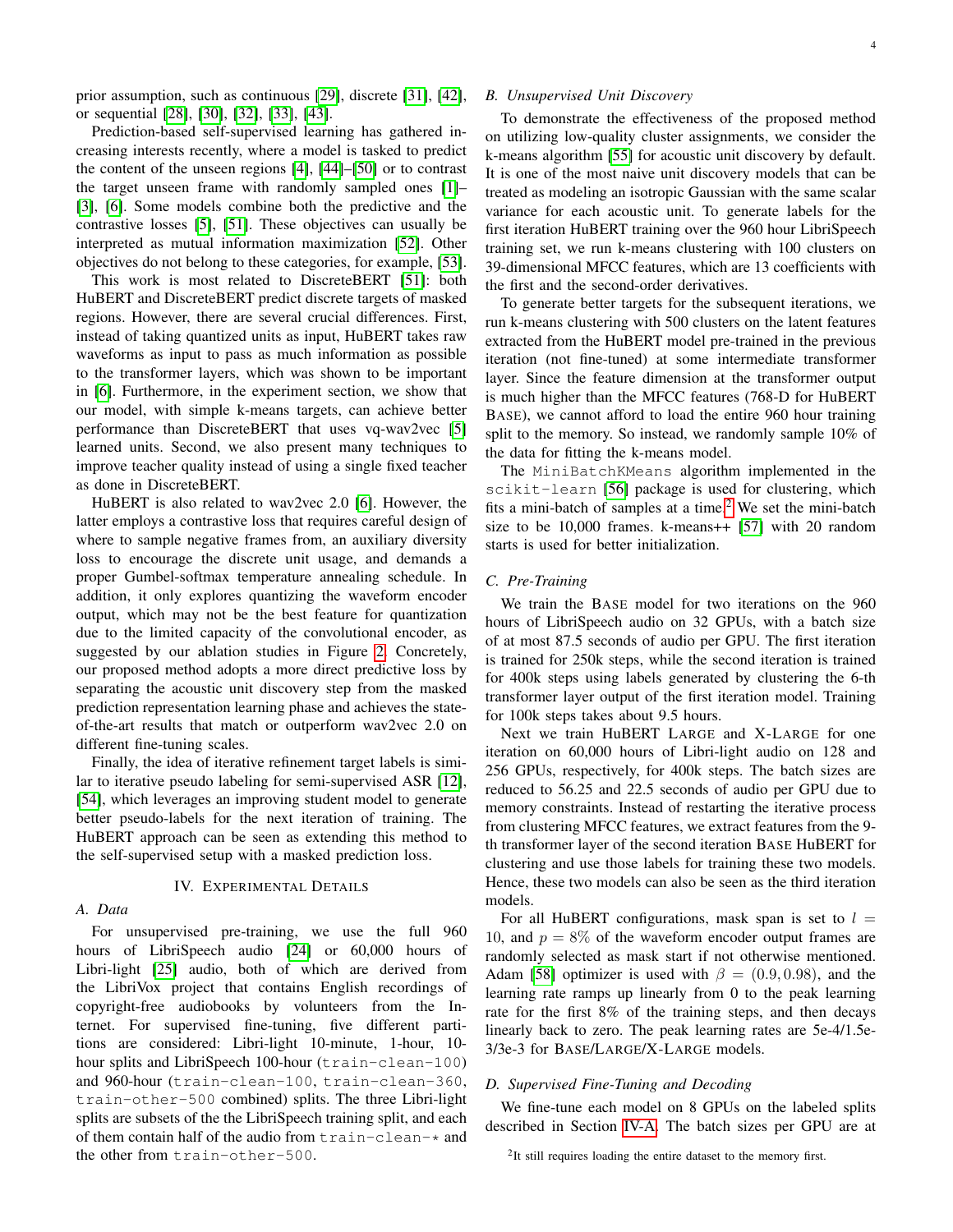most 200/80/40 seconds of audio for BASE/LARGE/X-LARGE models. During fine-tuning, the convolutional waveform audio encoder parameters are fixed. Like wav2vec 2.0, we introduce a *freeze-step* hyperparameter to control how many fine-tuning steps the transformer parameters are fixed, and only the new softmax matrix is trained. We sweep over peak learning rate ([1e-5, 1e-4]), learning rate schedule (percentage of steps for linear ramp-up and decay), number of fine-tuning steps, freeze step, and waveform encoder output masking probability for each model size and fine-tuning split combination using the word error rate (WER) on the dev-other subset as a criterion for model selection.

We use the wav2letter++ [\[59\]](#page-9-14) beam search decoder wrapped in Fairseq [\[60\]](#page-9-15) for language model-fused decoding, which optimizes:

$$
\log p_{CTC}(Y \mid X) + w_1 \log P_{LM}(Y) + w_2 |Y|, \qquad (4)
$$

where Y is the predicted text,  $|Y|$  is the length of the text, and  $w_1$  and  $w_2$  denote the language model weight and word score. The decoding hyperparameters are searched with Ax, a Bayesian optimization toolkit, $3$ . In this work, we consider both n-gram and transformer language models trained on the official Librispeech language modeling data.

## *E. Metrics of Target Quality*

For analysis, we derive frame-level forced-aligned phonetic transcripts using a hybrid ASR system to measure the correlation between the k-means cluster assignments and the actual phonetic units. Given aligned frame-level phonetic labels  $[y_1, \dots, y_T]$  and k-means labels  $[z_1, \dots, z_T]$ , the joint distribution between the two variables  $p_{uz}(i, j)$  can be estimated by counting the occurrences:

$$
p_{yz}(i,j) = \frac{\sum_{t=1}^{T} [y_t = i \land z_t = j]}{T},
$$
 (5)

where i denotes the *i*-th phoneme class and j denotes the j-th k-means label class. The marginal probabilities are computed as  $p_z(j) = \sum_i p_{yz}(i, j)$  and  $p_y(j) = \sum_j p_{yz}(i, j)$ .

For each phone class  $i$ , we further compute the most likely target label as:

$$
z^*(i) = \arg\max_j p_{yz}(i,j). \tag{6}
$$

Likewise, for each k-means class  $j$ , we compute the most likely phone label as:

$$
y^*(j) = \arg\max_i p_{yz}(i, j). \tag{7}
$$

Three metrics are considered:

1) phone purity (Phn Pur.):

$$
\mathbb{E}_{p_z(j)}[p_{y|z}(y^*(j) | j)],\tag{8}
$$

where  $p_{y|z}(i | j) = p_{yz}(i, j)/p_z(j)$  denotes the conditional probability of phone given a k-means label. This metric measures the average phone purity within one class, which can be interpreted as the frame-level phone accuracy if we transcribe each k-means class with its most likely phone label. When comparing different sets of target labels with the same number of units, higher purity indicates better quality. However, this metric is less meaningful when comparing two sets with different numbers of units: in the extreme case where each frame is assigned a unique target label, the phone purity would be 100%.

2) cluster purity (Cls Pur.):

$$
\mathbb{E}_{p_y(i)}[p_{z|y}(z^*(i) \mid i)],\tag{9}
$$

where  $p_{z|y}(j \mid i) = p_{yz}(i, j)/p_y(i)$  denotes the conditional probability of a k-means label given phone label. Cluster purity is the counterpart of phone purity, whose value would typically decrease when the number of units increases. When comparing target labels with the same number of units, higher cluster purity also indicates a better quality, as frames of the same phone are more likely labeled as the same k-means label class.

# 3) phone-normalized mutual information (PNMI):

$$
\frac{I(y;z)}{H(y)} = \frac{\sum_{i} \sum_{j} p_{yz}(i,j) \log \frac{p_{yz}(i,j)}{p_y(i)p_z(j)}}{\sum_{i} p_y(i) \log p_y(i)} \tag{10}
$$

$$
=\frac{H(y)-H(y\mid z)}{H(y)}\tag{11}
$$

$$
= 1 - \frac{H(y \mid z)}{H(y)}.
$$
 (12)

PNMI is an information-theoretic metric that measures the percentage of uncertainty about the phone label  $y$ eliminated after observing the k-means label z. Higher PNMI also indicates better k-means clustering quality.

# V. RESULTS

## *A. Main Results: Low- and High-Resource Setups*

Table [II](#page-5-0) presents results for the low-resource setup, where pre-trained models are fine-tuned on 10 minutes, 1 hour, 10 hours, or 100 hours of labeled data. We include comparison with semi-supervised (iterative pseudo labeling (IPL) [\[12\]](#page-8-9), slimIPL [\[54\]](#page-9-9), noisy student [\[61\]](#page-9-16)) and self-supervised approaches (DeCoAR 2.0 [\[50\]](#page-9-5), DiscreteBERT [\[51\]](#page-9-6), wav2vec 2.0 [\[6\]](#page-8-4)) in the literature. Increasing the amount of unlabeled data and increasing the model size improve performance, demonstrating the scalability of the proposed HuBERT selfsupervised pre-training method. In the ultra-low resource setup with just 10 minutes of labeled data, the HuBERT LARGE model can achieve a WER of 4.7% on the test-clean set and 7.6% on the test-other set, which is 0.1% and 0.6% WER lower, respectively than the state-of-the-art wav2vec 2.0 LARGE model. By further scaling up the model size to 1B parameters, the HuBERT X-LARGE model can further reduce the WER to 4.6% and 6.8% on test-clean and test-other. The superiority of HuBERT persists across setups with different amounts of labeled data, with the only exceptions being finetuning on 100 hours of labeled data, where HuBERT LARGE is 0.1% WER higher than wav2vec 2.0 LARGE on test-clean, and HuBERT BASE is 0.1% WER higher than wav2vec 2.0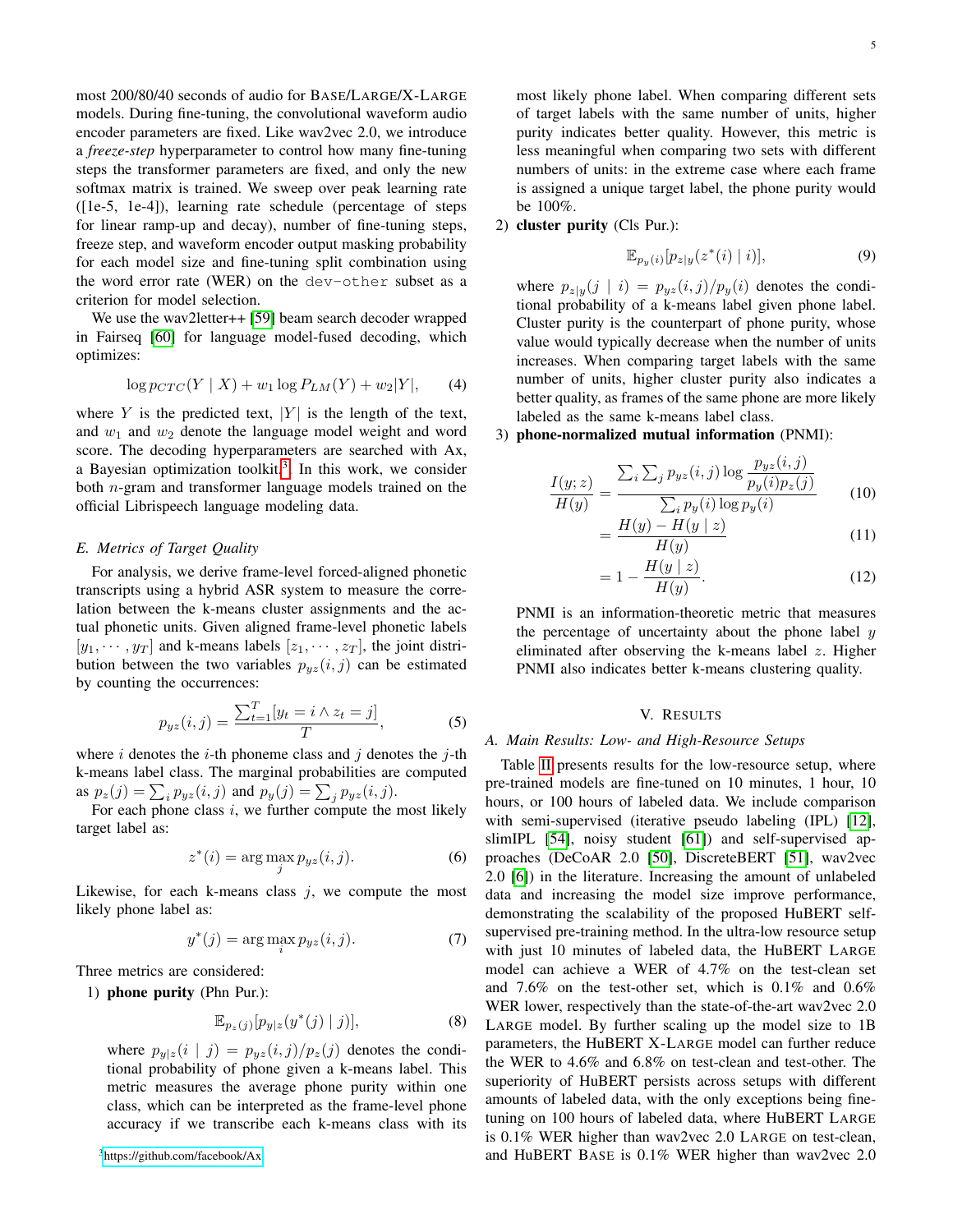<span id="page-5-0"></span>

| Model                  | Unlabeled Data | LM                            | dev-clean                | dev-other                | test-clean | test-other |  |
|------------------------|----------------|-------------------------------|--------------------------|--------------------------|------------|------------|--|
| 10-min labeled         |                |                               |                          |                          |            |            |  |
| DiscreteBERT [51]      | LS-960         | 4-gram                        | 15.7                     | 24.1                     | 16.3       | 25.2       |  |
| wav2vec $2.0$ BASE [6] | LS-960         | 4-gram                        | 8.9                      | 15.7                     | 9.1        | 15.6       |  |
| wav2vec 2.0 LARGE [6]  | $LL-60k$       | 4-gram                        | 6.3                      | 9.8                      | 6.6        | 10.3       |  |
| wav2vec 2.0 LARGE [6]  | $LL-60k$       | Transformer                   | 4.6                      | 7.9                      | 4.8        | 8.2        |  |
| <b>HUBERT BASE</b>     | LS-960         | 4-gram                        | 9.1                      | 15.0                     | 9.7        | 15.3       |  |
| <b>HUBERT LARGE</b>    | $LL-60k$       | 4-gram                        | 6.1                      | 9.4                      | 6.6        | 10.1       |  |
| <b>HUBERT LARGE</b>    | $LL-60k$       | Transformer                   | 4.3                      | 7.0                      | 4.7        | 7.6        |  |
| <b>HUBERT X-LARGE</b>  | $LL-60k$       | Transformer                   | 4.4                      | 6.1                      | 4.6        | 6.8        |  |
|                        |                | 1-hour labeled                |                          |                          |            |            |  |
| DeCoAR 2.0 [50]        | LS-960         | 4-gram                        |                          | ÷                        | 13.8       | 29.1       |  |
| DiscreteBERT [51]      | LS-960         | 4-gram                        | 8.5                      | 16.4                     | 9.0        | 17.6       |  |
| wav2vec $2.0$ BASE [6] | LS-960         | 4-gram                        | 5.0                      | 10.8                     | 5.5        | 11.3       |  |
| wav2vec 2.0 LARGE [6]  | $LL-60k$       | Transformer                   | 2.9                      | 5.4                      | 2.9        | 5.8        |  |
| <b>HUBERT BASE</b>     | LS-960         | 4-gram                        | 5.6                      | 10.9                     | 6.1        | 11.3       |  |
| <b>HUBERT LARGE</b>    | $LL-60k$       | Transformer                   | 2.6                      | 4.9                      | 2.9        | 5.4        |  |
| <b>HUBERT X-LARGE</b>  | $LL-60k$       | Transformer                   | 2.6                      | 4.2                      | 2.8        | 4.8        |  |
|                        |                | 10-hour labeled               |                          |                          |            |            |  |
| SlimIPL [54]           | LS-960         | 4-gram + Transformer          | 5.3                      | 7.9                      | 5.5        | 9.0        |  |
| DeCoAR 2.0 [50]        | LS-960         | 4-gram                        | ÷,                       |                          | 5.4        | 13.3       |  |
| DiscreteBERT [51]      | LS-960         | 4-gram                        | 5.3                      | 13.2                     | 5.9        | 14.1       |  |
| wav2vec $2.0$ BASE [6] | LS-960         | 4-gram                        | 3.8                      | 9.1                      | 4.3        | 9.5        |  |
| wav2vec 2.0 LARGE [6]  | $LL-60k$       | Transformer                   | 2.4                      | 4.8                      | 2.6        | 4.9        |  |
| <b>HUBERT BASE</b>     | LS-960         | 4-gram                        | 3.9                      | 9.0                      | 4.3        | 9.4        |  |
| <b>HUBERT LARGE</b>    | $LL-60k$       | Transformer                   | 2.2                      | 4.3                      | 2.4        | 4.6        |  |
| <b>HUBERT X-LARGE</b>  | $LL-60k$       | Transformer                   | 2.1                      | 3.6                      | 2.3        | 4.0        |  |
|                        |                | 100-hour labeled              |                          |                          |            |            |  |
| $IPL$ [12]             | $LL-60k$       | $4\text{-gram}$ + Transformer | 3.19                     | 6.14                     | 3.72       | 7.11       |  |
| SlimIPL [54]           | LS-860         | 4-gram + Transformer          | 2.2                      | 4.6                      | 2.7        | 5.2        |  |
| Noisy Student [61]     | LS-860         | <b>LSTM</b>                   | 3.9                      | 8.8                      | 4.2        | 8.6        |  |
| DeCoAR 2.0 [50]        | LS-960         | 4-gram                        | $\overline{\phantom{a}}$ | $\overline{\phantom{a}}$ | 5.0        | 12.1       |  |
| DiscreteBERT [51]      | LS-960         | 4-gram                        | 4.0                      | 10.9                     | 4.5        | 12.1       |  |
| wav2vec $2.0$ BASE [6] | LS-960         | 4-gram                        | 2.7                      | 7.9                      | 3.4        | 8.0        |  |
| wav2vec 2.0 LARGE [6]  | $LL-60k$       | Transformer                   | 1.9                      | 4.0                      | 2.0        | 4.0        |  |
| <b>HUBERT BASE</b>     | LS-960         | 4-gram                        | 2.7                      | 7.8                      | 3.4        | 8.1        |  |
| <b>HUBERT LARGE</b>    | $LL-60k$       | Transformer                   | 1.8                      | 3.7                      | 2.1        | 3.9        |  |
| <b>HUBERT X-LARGE</b>  | $LL-60k$       | Transformer                   | 1.7                      | 3.0                      | 1.9        | 3.5        |  |

TABLE II: Results and comparison with the literature on low resource setups (10-min, 1-hour, 10-hour, and 100-hour of labeled data).

BASE on test-other. In addition, HuBERT also outperforms DiscreteBERT by a large margin in all setups, while both are trained with a virtually identical objective - masked prediction of discovered units. The considerable performance gap suggests two things. First, using waveform as the input to the model is crucial for avoiding loss of information during quantization. Second, while vq-wav2vec [\[5\]](#page-8-3), the units that DiscreteBERT uses for training, may discover better units than k-means clustering of MFCC features, the proposed iterative refinement benefits from the improving HuBERT model and learn better units eventually. We will verify these statements in the ablation study sections.

We report results of fine-tuning HuBERT models on the full 960 hours of Librispeech data and compare with the literature in Table [III.](#page-6-1) Prior studies using additional unpaired speech are classified into:

- 1) self-training: first train an ASR on labeled data to annotate unlabeled speech, and then combine both golden and ASR-annotated text-speech pairs for supervised training.
- 2) pre-training: first use unlabeled speech for pre-training a

model, and then fine-tune the model on labeled data with a supervised training objective.

3) pre-training + self-training: first pre-train and fine-tune a model, and then use it to annotate unlabeled speech for self-training combined with supervised data.

HuBERT outperforms the state-of-the-art supervised and selftraining methods and is on par with the two best pre-training results in the literature; both are based on wav2vec 2.0 contrastive learning. In contrast, it lags behind methods combining pre-training with self-training. However, as observed in [\[63\]](#page-9-17) and [\[40\]](#page-9-0), we expect that HuBERT can achieve comparable or better performance after combining with self-training, since the pre-trained HuBERT model is on par or better than the pre-trained model those two methods use for pseudo labeling.

# *B. Analysis: K-Means Stability*

To better understand why masked prediction of discovered units is effective, we conduct a series of analyses and ablation studies. We start with probing the stability of the k-means clustering algorithm concerning different numbers of clusters and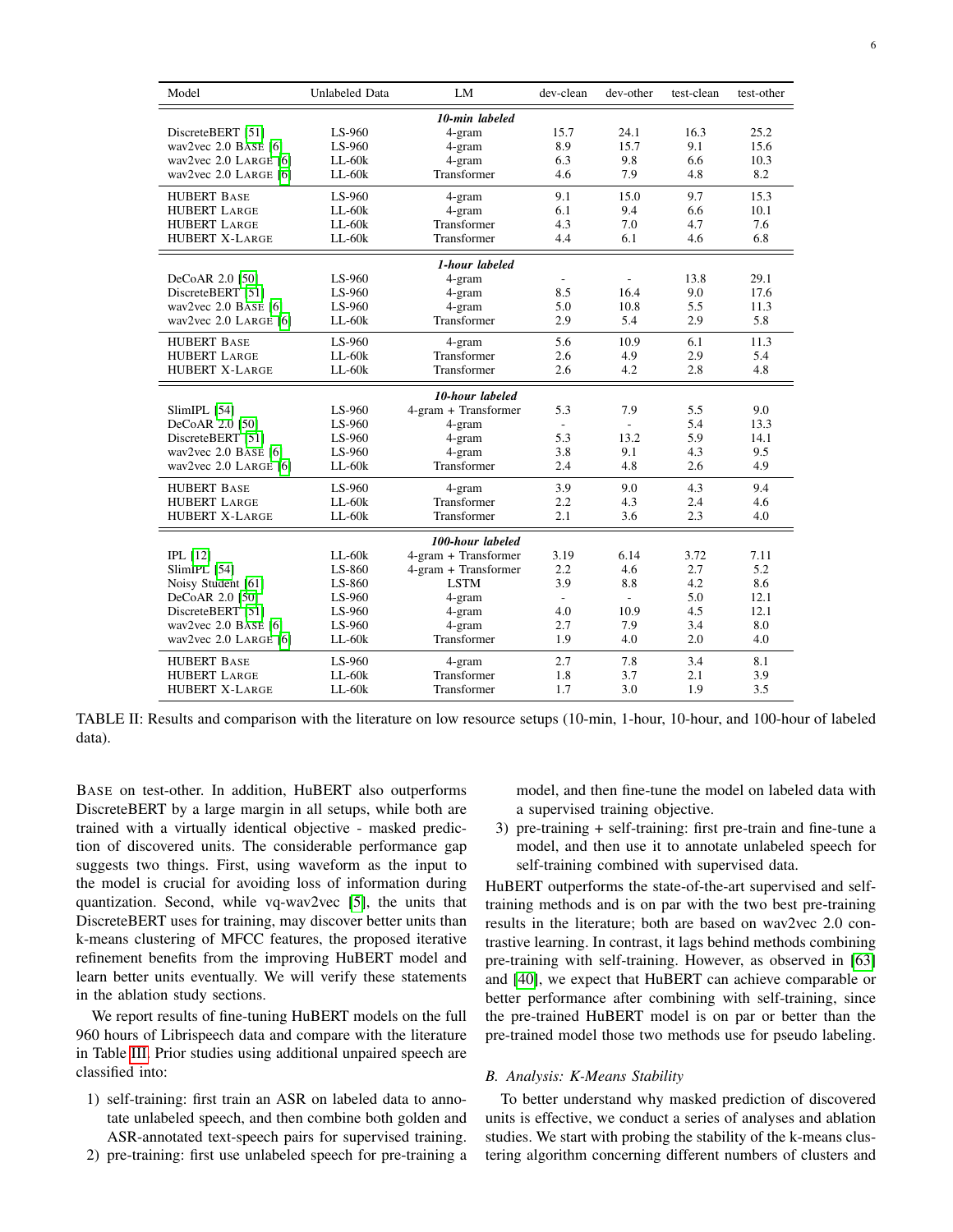<span id="page-6-1"></span>

| Model                                          | LM<br>Unlabeled Data |                      | dev-clean | dev-other | test-clean | test-other |  |  |
|------------------------------------------------|----------------------|----------------------|-----------|-----------|------------|------------|--|--|
| <b>Superivsed</b>                              |                      |                      |           |           |            |            |  |  |
| Conformer L $[62]$                             | <b>LSTM</b>          |                      | $\sim$    | $\sim$    | 1.9        | 3.9        |  |  |
|                                                |                      | <b>Self-Training</b> |           |           |            |            |  |  |
| $IPL$ [12]                                     | $LL-60k$             | 4-gram + Transformer | 1.85      | 3.26      | 2.10       | 4.01       |  |  |
| Noisy Student [61]                             | $LV-60k$             | LSTM                 | 1.6       | 3.4       | 1.7        | 3.4        |  |  |
| <b>Pre-Training</b>                            |                      |                      |           |           |            |            |  |  |
| wav2vec $2.0$ LARGE [6]                        | $L_{L}$ -60 $k$      | Transformer          | 1.6       | 3.0       | 1.8        | 3.3        |  |  |
| pre-trained Conformer XXL [40]                 | LL-60k               | <b>LSTM</b>          | 1.5       | 3.0       | 1.5        | 3.1        |  |  |
| Pre-Training + Self-Training                   |                      |                      |           |           |            |            |  |  |
| wav2vec $2.0 + self-training [63]$             | $LL-60k$             | Transformer          | 1.1       | 2.7       | 1.5        | 3.1        |  |  |
| pre-trained Conformer XXL + Noisy Student [40] | $LL-60k$             | <b>LSTM</b>          | 1.3       | 2.6       | 1.4        | 2.6        |  |  |
| This work (Pre-Training)                       |                      |                      |           |           |            |            |  |  |
| <b>HUBERT LARGE</b>                            | $LL-60k$             | Transformer          | 1.5       | 3.0       | 1.9        | 3.3        |  |  |
| <b>HUBERT X-LARGE</b>                          | $LL-60k$             | Transformer          | 1.5       | 2.5       | 1.8        | 2.9        |  |  |

TABLE III: Comparison with the literature on high resource setups using all 960 hours of labeled LibriSpeech data.

different sizes of its training data. Two features are considered: 39-dimensional MFCC features and 768-dimensional output from the 6-th transformer layer of the first iteration HuBERT-BASE model. These two features are used to produce cluster assignments for the first and the second iteration HUBERT training, respectively.

For k-means clustering, we consider  $K = \{100, 500\}$ clusters fitted on {1, 10, 100} hours of speech sampled from the LibriSpeech training split. Each combination of the hyperparameters and the features are trained for 10 trials, and the mean and standard deviation of the supervised PNMI metric on the development set (combining dev-clean and devother from LibriSpeech) is reported in Table [IV.](#page-6-2) The results show that the k-means clustering is reasonably stable given the small standard deviations across different hyperparameters and features. Furthermore, increasing the amount of data used for fitting k-means models improves PNMI in general, but the gain is only as much as 0.012, suggesting the feasibility of using k-means for unit discovery even with limited CPU memory relative to the feature matrix size. Lastly, the PNMI score is much higher when clustering on HuBERT features than clustering on MFCC features, and the gap is even larger with 500 clusters, indicating that iterative refinement significantly improves the clustering quality.

<span id="page-6-2"></span>

| feature     | $\mathcal{C}$ |                   | PNMI (mean $\pm$ std) with K-means Training Size =<br>10h | 100 <sub>h</sub>  |
|-------------|---------------|-------------------|-----------------------------------------------------------|-------------------|
| <b>MFCC</b> | 100           | $0.251 \pm 0.001$ | $0.253 + 0.001$                                           | $0.253 \pm 0.001$ |
|             | 500           | $0.283 \pm 0.001$ | $0.285 \pm 0.000$                                         | $0.287 \pm 0.001$ |
| BASE-it1-L6 | 100           | $0.563 \pm 0.012$ | $0.561 \pm 0.012$                                         | $0.575 \pm 0.008$ |
|             | 500           | $0.680 \pm 0.005$ | $0.684 \pm 0.003$                                         | $0.686 \pm 0.004$ |

TABLE IV: Stability of K-means as an unsupervised unit discovery algorithm with respect to different features, numbers of clusters, and training data sizes. PNMI stands for phonenormalized mutual information.

# *C. Analysis: Clustering Quality Across Layers and Iterations*

We next study how each layer of the HuBERT model from each iteration performs when used for clustering to generate

<span id="page-6-0"></span>

Fig. 2: Quality of the cluster assignments obtained by running k-means clustering on features extracted from each transformer layer of the first and the second iteration BASE HuBERT models.

training targets. The two BASE HuBERT models from the first two iterations as described in Section [IV-C](#page-3-1) are considered, which are referred to as BASE-it1 and BASE-it2, respectively. There are 26 features representing 12 transformer layers plus the input to the first transformer layer (denoted as "Layer 0") from the two HuBERT models. For each feature, we fit three kmeans models ( $K = \{100, 500, 1000\}$  clusters) on a 100 hour subset randomly sampled from the LibriSpeech training data.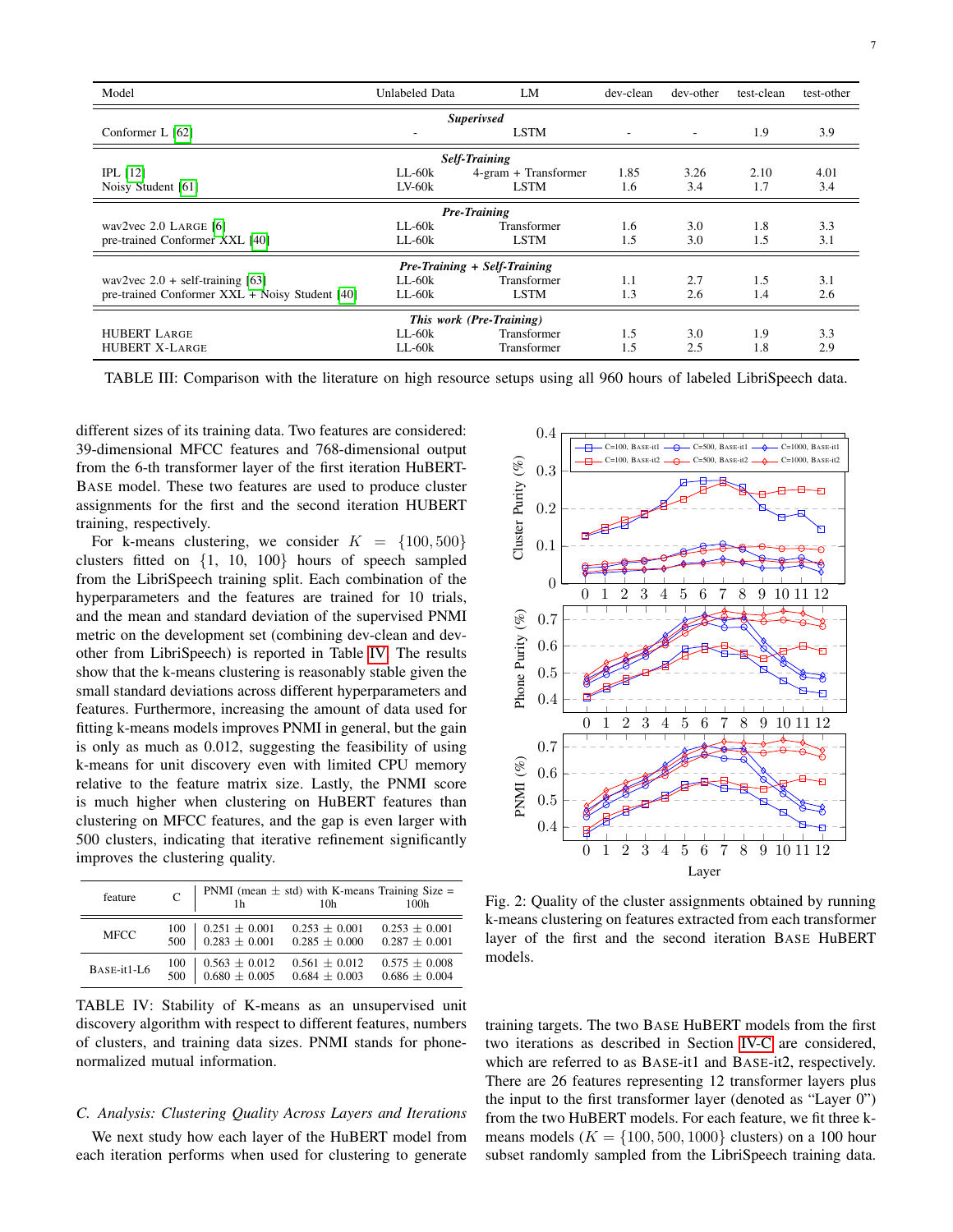<span id="page-7-0"></span>

| teacher                       | C    | <b>PNMI</b> | $\alpha = 1.0$ | dev-other WER $(\%)$<br>$\alpha=0.5$ | $\alpha = 0.0$ |
|-------------------------------|------|-------------|----------------|--------------------------------------|----------------|
| Chenone (supervised top-line) | 8976 | 0.809       | 10.38          | 9.16                                 | 9.79           |
| K-means on MFCC               | 50   | 0.227       | 18.68          | 31.07                                | 94.60          |
|                               | 100  | 0.243       | 17.86          | 29.57                                | 96.37          |
|                               | 500  | 0.276       | 18.40          | 33.42                                | 97.66          |
| K-means on BASE-it1-layer6    | 500  | 0.637       | 11.91          | 13.47                                | 23.29          |
| K-means on BASE-it2-layer9    | 500  | 0.704       | 10.75          | 11.59                                | 13.79          |

TABLE V: The effect of the training objective and clustering quality on performance. C refers to the number of units, and  $\alpha$  is the weight for masked frames.

The teacher quality measured in cluster purity, phone purity, and phone normalized mutual information (PNMI) is shown in Figure [2.](#page-6-0) As a baseline, MFCC achieves (cluster purity, phone purity, PNMI) =  $(0.099, 0.335, 0.255)$  for  $K = 100$ and (0.031, 0.356, 0.287) for  $K = 500$ .

Both BASE-it1 and BASE-it2 features result in significantly better clustering quality on all three metrics than MFCC with the same number of clusters. On the other hand, the best BASE-it2 feature is better than the best BASE-it1 on phone purity and PNMI, but slightly worse on cluster purity. Finally, we observe different trends across layers from BASE-it1 and BASE-it2: while BASE-it2 model features generally improve over layers, BASE-it1 has the best features in the middle layers around the 6th layer. Interestingly, the quality of the last few layers degrades dramatically for BASE-it1, potentially because it is trained on target assignments of worse quality, and therefore the last few layers learn to mimic their bad label behavior.

#### *D. Ablation: The Importance of Predicting Masked Frames*

We present a series of ablation studies in the following sections to learn how pre-training objective, cluster quality, and hyperparameters affect the performance. The models for ablation studies are pre-trained for 100k steps and fine-tuned on the 10-hour libri-light split using fixed hyperaprameters. MFCC-based k-means units with C=100 are used if not otherwise mentioned. We report WERs on the dev-other set decoded with the n-gram language model using fixed decoding hyperparameters.

To understand the importance of our proposal to predict the masked frames only, we compare three conditions: 1) predicting masked frames, 2) predicting all frames, and 3) predicting unmasked frames, which can be simulated by setting  $\alpha$  to 1.0, 0.5, and 0.0, respectively. We are comparing three k-means models learned from clustering MFCC teachers with 50, 100, 500 clusters, one learned from clustering HuBERT-BASE-it1 6th transformer layer features, and supervised labels obtained from the forced-alignment of character-based HMM models (chenone) [\[64\]](#page-9-19).

Results shown in Table [V](#page-7-0) indicate that when learning from bad cluster assignments, computing loss only from the masked regions achieves the best performance, while the inclusion of unmasked loss results in significantly higher WERs. However, as the clustering quality improves, the model would suffer less when computing losses on the unmasked frames (BASE-

| teacher                     | WER   |
|-----------------------------|-------|
| K-means ${50,100}$          | 17.81 |
| K-means {50,100,500}        | 17.56 |
| Product K-means-0-100       | 19.26 |
| Product K-means-1-100       | 17.64 |
| Product K-means-2-100       | 18.46 |
| Product K-means-{0,1,2}-100 | 16.73 |

TABLE VI: Cluster ensembles with k-means and product k-means.

it1-layer6) or even achieve better performance as the case of chenone.

# *E. Ablation: The Effect of Cluster Ensembles*

To understand the effect of combining multiple k-means models for generating targets, we consider two setups. The first one has k-means models of different numbers of clusters presented in Table [V,](#page-7-0) denoted with KM-{50,100,500}. The second one has k-means models trained on spliced MFCC features with a window of three; hence, each input feature is represented as a 117-dimensional vector. In this second case, we apply product quantization on the spliced features, where dimensions are split into the coefficients of the zeroth. first, and second-order derivatives, with each 39-dimensional subspace quantized to a codebook of 100 entries. We denote these codebooks with Product k-means-{0,1,2}-100, respectively. By comparing the results from Table [V](#page-7-0) and Table [VI,](#page-7-0) it is clear that using an ensemble leads to better performance than what a single k-means clustering can achieve.

#### *F. Ablation: Impact of Hyperparameters*

Figure [3](#page-8-34) and Table [VII](#page-8-35) studies how hyperparameters affect HuBERT pre-training. It is shown that (1) the portion of frames selected as mask start is optimal at  $p = 8\%$ ; (2) increasing the batch size can significantly improve the performance; (3) training for longer consistently helps for both k-means models with  $C = \{50, 100\}$ , and the best model achieves a WER of 11.68%. These findings are also consistent with those from BERT-like models [\[20\]](#page-8-15). In addition, we include a comparable result from DiscreteBERT [\[51\]](#page-9-6) in Table [VII](#page-8-35) which applies kmeans to quantize the same MFCC features into 13.5k units, used as both the output and the *input* to the BERT model. Besides using continuous speech input rather than discrete units, We hypothesize that HuBERT achieves significantly better performance because its fewer k-means clusters of 100 or 500 help capture broad phonetic concepts without delving into inter/intra-speaker variation.

#### VI. CONCLUSION

This paper presents HuBERT, a speech representation learning approach that relies on predicting K-means cluster assignments of masked segments of continuous input. On both the Librispeech 960 hours and the 60,000 hours Libri-light pretraining setups, HuBERT matches or outperforms the stateof-the-art systems over all fine-tuning subsets of 10mins, 1h,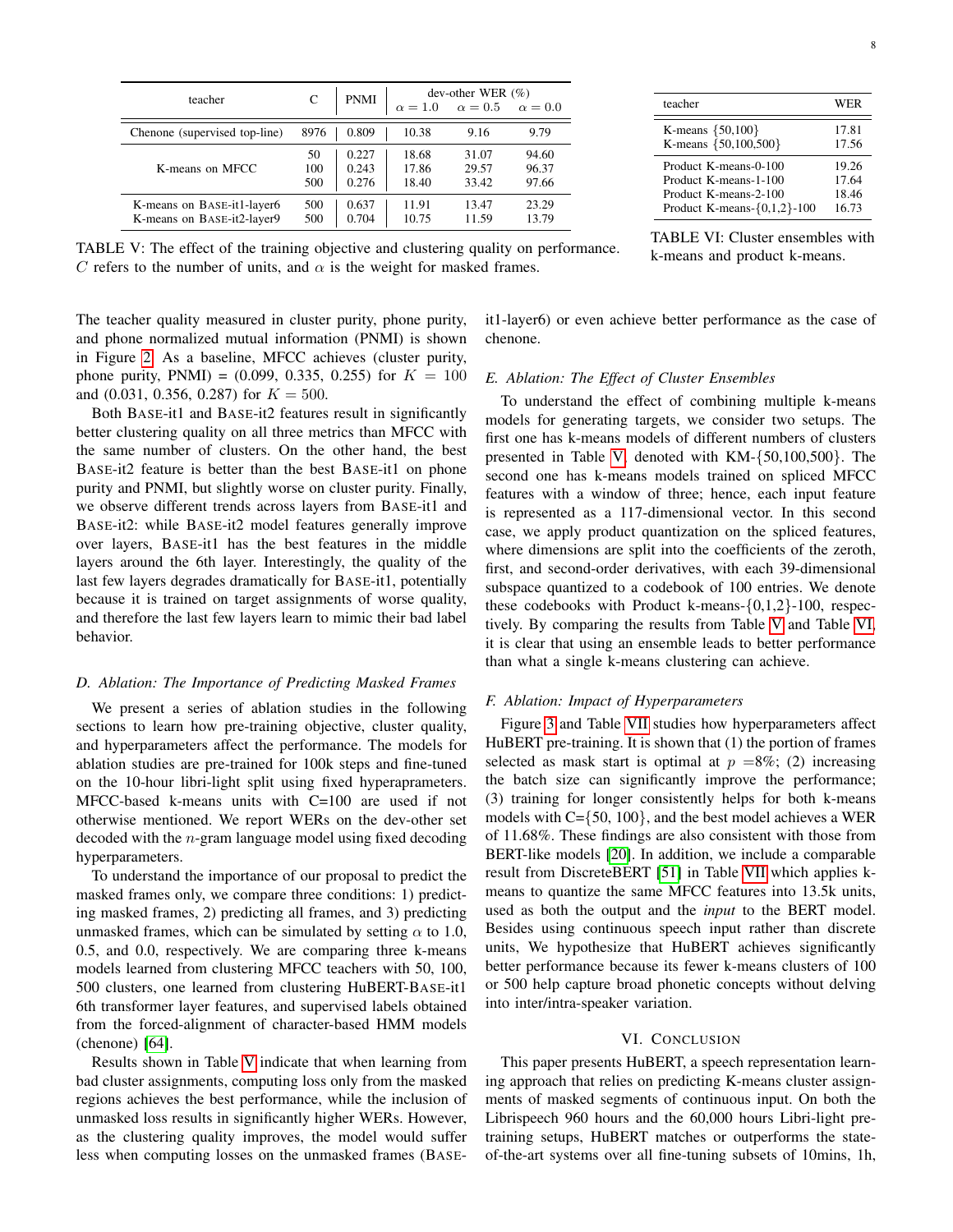<span id="page-8-35"></span>

| teacher | C                                        | dev-other WER $(\%)$<br>steps= $100k$ 250 $k$ 400 $k$<br>800k |       |       |       |  |  |
|---------|------------------------------------------|---------------------------------------------------------------|-------|-------|-------|--|--|
|         |                                          |                                                               |       |       |       |  |  |
| K-means | $\begin{array}{c} 50 \\ 100 \end{array}$ | 18.68                                                         | 13.65 | 12.40 | 11.82 |  |  |
|         |                                          | 17.86                                                         | 12.97 | 12.32 | 11.68 |  |  |
| [51]    | 13.5k                                    |                                                               | 26.6  |       |       |  |  |

TABLE VII: Varying the number of HuBERT pre-training steps.  $p$  is set to 6.5%.

<span id="page-8-34"></span>

Fig. 3: Varying masking probability  $p$  (left) and effective batch size through the number of GPUs (right).

10h, 100h, and 960h. Furthermore, the learned representation quality improves dramatically with iteratively refining Kmeans cluster assignments using learned latent representations for a previous iteration. Finally, HuBERT scales well to a 1B transformer model showing a relative reduction in WER of up to 13% on the test-other subset. For future work, we plan to improve the HuBERT training procedure to consist of a single phase. Furthermore, given the high quality of its representations, we will consider using HuBERT pretrained representations for multiple downstream recognition and generation tasks beyond ASR.

#### **REFERENCES**

- <span id="page-8-0"></span>[1] A. v. d. Oord, Y. Li, and O. Vinyals, "Representation learning with contrastive predictive coding," *arXiv preprint arXiv:1807.03748*, 2018.
- [2] S. Schneider, A. Baevski, R. Collobert, and M. Auli, "wav2vec: Unsupervised pre-training for speech recognition," *arXiv preprint arXiv:1904.05862*, 2019.
- <span id="page-8-1"></span>[3] E. Kharitonov, M. Rivière, G. Synnaeve, L. Wolf, P.-E. Mazaré, M. Douze, and E. Dupoux, "Data augmenting contrastive learning of speech representations in the time domain," *arXiv preprint arXiv:2007.00991*, 2020.
- <span id="page-8-2"></span>[4] Y.-A. Chung, W.-N. Hsu, H. Tang, and J. Glass, "An unsupervised autoregressive model for speech representation learning," *arXiv preprint arXiv:1904.03240*, 2019.
- <span id="page-8-3"></span>[5] A. Baevski, S. Schneider, and M. Auli, "vq-wav2vec: Selfsupervised learning of discrete speech representations," *arXiv preprint arXiv:1910.05453*, 2019.
- <span id="page-8-4"></span>[6] A. Baevski, H. Zhou, A. Mohamed, and M. Auli, "wav2vec 2.0: A framework for self-supervised learning of speech representations," *arXiv preprint arXiv:2006.11477*, 2020.
- <span id="page-8-5"></span>[7] G. Zavaliagkos and T. Colthurst, "Utilizing untranscribed training data to improve performance," in *DARPA Broadcast News Transcription and Understanding Workshop*, 1998.
- [8] J. Ma, S. Matsoukas, O. Kimball, and R. Schwartz, "Unsupervised training on large amounts of broadcast news data," in *ICASSP*, 2006.
- <span id="page-8-7"></span>[9] J. Kahn, A. Lee, and A. Hannun, "Self-training for end-to-end speech recognition," in *ICASSP*, 2020.
- <span id="page-8-6"></span>[10] W.-N. Hsu, A. Lee, G. Synnaeve, and A. Hannun, "Semisupervised speech recognition via local prior matching," *arXiv preprint arXiv:2002.10336*, 2020.
- <span id="page-8-8"></span>[11] A. Xiao, C. Fuegen, and A. Mohamed, "Contrastive semi-supervised learning for asr," *arXiv preprint arXiv:2103.05149*, 2021.
- <span id="page-8-9"></span>[12] Q. Xu, T. Likhomanenko, J. Kahn, A. Hannun, G. Synnaeve, and R. Collobert, "Iterative pseudo-labeling for speech recognition," *arXiv preprint arXiv:2005.09267*, 2020.
- <span id="page-8-10"></span>[13] M. Caron, I. Misra, J. Mairal, P. Goyal, P. Bojanowski, and A. Joulin, "Unsupervised learning of visual features by contrasting cluster assignments," *CoRR*, vol. abs/2006.09882, 2020.
- <span id="page-8-17"></span>[14] X. Chen and K. He, "Exploring simple siamese representation learning," *CoRR*, vol. abs/2011.10566, 2020.
- <span id="page-8-11"></span>[15] J. Grill, F. Strub, F. Altché, C. Tallec, P. H. Richemond, E. Buchatskava. C. Doersch, B. A. Pires, Z. D. Guo, M. G. Azar, B. Piot, ´ K. Kavukcuoglu, R. Munos, and M. Valko, "Bootstrap your own latent: A new approach to self-supervised learning," *CoRR*, vol. abs/2006.07733, 2020.
- <span id="page-8-12"></span>[16] T. B. Brown, B. Mann, N. Ryder, M. Subbiah, J. Kaplan, P. Dhariwal, A. Neelakantan, P. Shyam, G. Sastry, A. Askell, S. Agarwal, A. Herbert-Voss, G. Krueger, T. Henighan, R. Child, A. Ramesh, D. M. Ziegler, J. Wu, C. Winter, C. Hesse, M. Chen, E. Sigler, M. Litwin, S. Gray, B. Chess, J. Clark, C. Berner, S. McCandlish, A. Radford, I. Sutskever, and D. Amodei, "Language models are few-shot learners," *CoRR*, vol. abs/2005.14165, 2020.
- [17] Y. Liu, M. Ott, N. Goyal, J. Du, M. Joshi, D. Chen, O. Levy, M. Lewis, L. Zettlemoyer, and V. Stoyanov, "Roberta: A robustly optimized bert pretraining approach," *arXiv preprint arXiv:1907.11692*, 2019.
- <span id="page-8-13"></span>[18] M. Lewis, Y. Liu, N. Goyal, M. Ghazvininejad, A. Mohamed, O. Levy, V. Stoyanov, and L. Zettlemoyer, "Bart: Denoising sequence-to-sequence pre-training for natural language generation, translation, and comprehension," *arXiv preprint arXiv:1910.13461*, 2019.
- <span id="page-8-14"></span>[19] J. Devlin, M.-W. Chang, K. Lee, and K. Toutanova, "Bert: Pre-training of deep bidirectional transformers for language understanding," *arXiv preprint arXiv:1810.04805*, 2018.
- <span id="page-8-15"></span>[20] K. Clark, M.-T. Luong, Q. V. Le, and C. D. Manning, "Electra: Pretraining text encoders as discriminators rather than generators," *arXiv preprint arXiv:2003.10555*, 2020.
- <span id="page-8-16"></span>[21] M. E. Peters, M. Neumann, M. Iyyer, M. Gardner, C. Clark, K. Lee, and L. Zettlemoyer, "Deep contextualized word representations," in *NAACL*, 2018.
- <span id="page-8-18"></span>[22] K. He, H. Fan, Y. Wu, S. Xie, and R. Girshick, "Momentum contrast for unsupervised visual representation learning," in *CVPR*, 2020.
- <span id="page-8-19"></span>[23] M. Caron, P. Bojanowski, A. Joulin, and M. Douze, "Deep clustering for unsupervised learning of visual features," in *ECCV*, 2018.
- <span id="page-8-20"></span>[24] V. Panayotov, G. Chen, D. Povey, and S. Khudanpur, "Librispeech: an asr corpus based on public domain audio books," in *ICASSP*, 2015.
- <span id="page-8-21"></span>[25] J. Kahn *et al.*, "Libri-light: A benchmark for asr with limited or no supervision," in *ICASSP*, 2020.
- <span id="page-8-22"></span>[26] C.-y. Lee and J. Glass, "A nonparametric bayesian approach to acoustic model discovery," in *ACL*, 2012.
- <span id="page-8-23"></span>[27] L. Ondel, L. Burget, and J. Černockỳ, "Variational inference for acoustic unit discovery," *Procedia Computer Science*, vol. 81, pp. 80–86, 2016.
- <span id="page-8-24"></span>[28] J. Ebbers, J. Heymann, L. Drude, T. Glarner, R. Haeb-Umbach, and B. Raj, "Hidden markov model variational autoencoder for acoustic unit discovery." in *INTERSPEECH*, 2017.
- <span id="page-8-25"></span>[29] W.-N. Hsu, Y. Zhang, and J. Glass, "Learning latent representations for speech generation and transformation," in *INTERSPEECH*, 2017.
- <span id="page-8-32"></span>[30] ——, "Unsupervised learning of disentangled and interpretable representations from sequential data," in *NeurIPS*, 2017.
- <span id="page-8-31"></span>[31] J. Chorowski, R. J. Weiss, S. Bengio, and A. van den Oord, "Unsupervised speech representation learning using wavenet autoencoders," *IEEE/ACM transactions on audio, speech, and language processing*, vol. 27, no. 12, pp. 2041–2053, 2019.
- <span id="page-8-33"></span>[32] S. Khurana, S. R. Joty, A. Ali, and J. Glass, "A factorial deep markov model for unsupervised disentangled representation learning from speech," in *ICASSP*, 2019.
- <span id="page-8-26"></span>[33] S. Khurana, A. Laurent, W.-N. Hsu, J. Chorowski, A. Lancucki, R. Marxer, and J. Glass, "A convolutional deep markov model for unsupervised speech representation learning," *arXiv preprint arXiv:2006.02547*, 2020.
- <span id="page-8-27"></span>[34] M. Joshi, D. Chen, Y. Liu, D. S. Weld, L. Zettlemoyer, and O. Levy, "Spanbert: Improving pre-training by representing and predicting spans," *Transactions of the Association for Computational Linguistics*, 2020.
- <span id="page-8-28"></span>[35] S. Young, "Large vocabulary continuous speech recognition: A review," *IEEE Signal Processing Magazine*, vol. 13, no. 5, pp. 45–57, 1996.
- [36] O. Abdel-Hamid, A.-r. Mohamed, H. Jiang, and G. Penn, "Applying convolutional neural networks concepts to hybrid nn-hmm model for speech recognition," in *2012 IEEE international conference on Acoustics, speech and signal processing (ICASSP)*. IEEE, 2012, pp. 4277– 4280.
- [37] D. Povey, "Discriminative training for large vocabulary speech recognition," Ph.D. dissertation, University of Cambridge, 2005.
- <span id="page-8-29"></span>[38] H. A. Bourlard and N. Morgan, *Connectionist speech recognition: a hybrid approach*. Springer Science & Business Media, 2012, vol. 247.
- <span id="page-8-30"></span>[39] R. M. Gray and D. L. Neuhoff, "Quantization," *IEEE transactions on information theory*, vol. 44, no. 6, pp. 2325–2383, 1998.